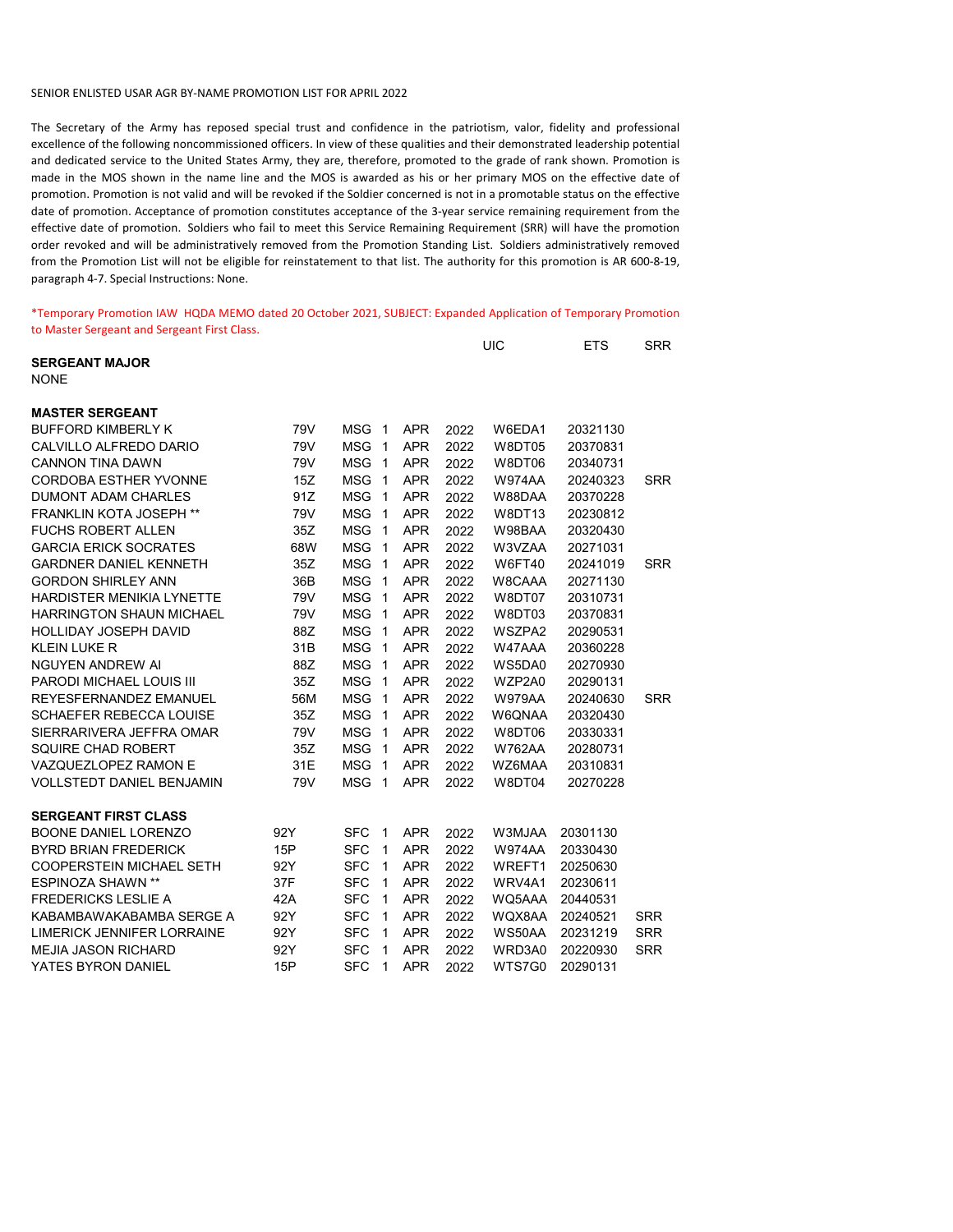## AGR SFC PROMOTION SEQUENCE REPORT FOR MONTH: 202204

| FY21 SSG EVAL FQ LIST (202102) |                     |       |  |
|--------------------------------|---------------------|-------|--|
| <b>MOS</b>                     | PROMOTIONS THRU OML |       |  |
| 11B                            | 0                   | 0     |  |
| 12B                            | 0                   | 0     |  |
| 12C                            | 0                   | 0     |  |
| 12H                            | 0                   | 0     |  |
| 12N                            | 0                   | 0     |  |
| 15P                            | $\overline{2}$      | 3     |  |
| 15T                            | 0                   | 0     |  |
| <b>15U</b>                     | 0                   | 0     |  |
| 17E                            | 0                   | 0     |  |
| 19D                            | 0                   | 0     |  |
| 19K                            | 0                   | 0     |  |
| 25B                            | 0                   | 0     |  |
| 25N                            | 0                   | 0     |  |
| <b>25S</b>                     | 0                   | 0     |  |
| 25U                            | 0                   | 0     |  |
| 25W                            | 0                   | 0     |  |
| 25Z                            | 0                   | 0     |  |
| 27D                            | 0                   | 0     |  |
| 31B                            | 0                   | 0     |  |
| 31E                            | 0                   | 0     |  |
| 35F                            | 0                   | 0     |  |
| 35G                            | 0                   | 0     |  |
| 35L                            | 0                   | 0     |  |
| 35M                            | 0                   | 0     |  |
| 36B                            | 0                   | 0     |  |
| 37F                            | $\mathbf{1}$        | 24    |  |
| 38B                            | 0                   | 0     |  |
| 42A                            | $\mathbf{1}$        | 81.02 |  |
| 46Z                            | 0                   | 0     |  |
| 56M                            | 0                   | 0     |  |
| 68A                            | 0                   | 0     |  |
| 68C                            | 0                   | 0     |  |
| 68D                            | 0                   | 0     |  |
| 68E                            | 0                   | 0     |  |
| 68J                            | 0                   | 0     |  |
| 68R                            | 0                   | 0     |  |
| 68W                            | 0                   | 0     |  |
| 74D                            | 0                   | 0     |  |
| 79R                            | 0                   | 0     |  |
| 79V                            | 0                   | 0     |  |
| 88H                            | 0                   | 0     |  |
| <b>88K</b>                     | 0                   | 0     |  |
| 88L                            | 0                   | 0     |  |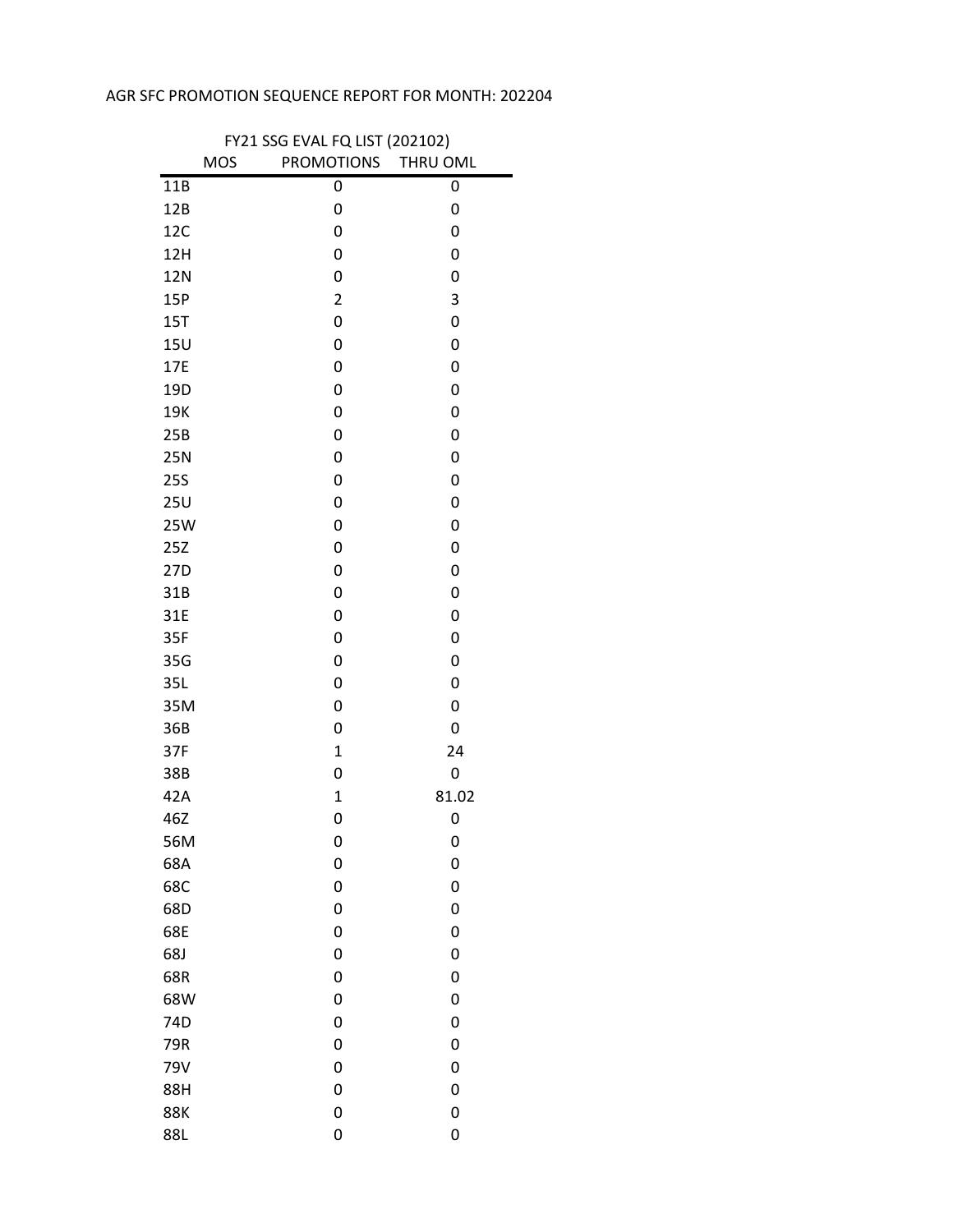| 88M        | 0 | 0  |
|------------|---|----|
| 88N        | 0 | 0  |
| 89B        | 0 | 0  |
| 91X        | 0 | 0  |
| 92A        | 0 | 0  |
| 92F        | 0 | 0  |
| 92L        | 0 | 0  |
| 92M        | 0 | 0  |
| <b>92S</b> | 0 | 0  |
| 92W        | 0 | 0  |
| 92Y        | 5 | 41 |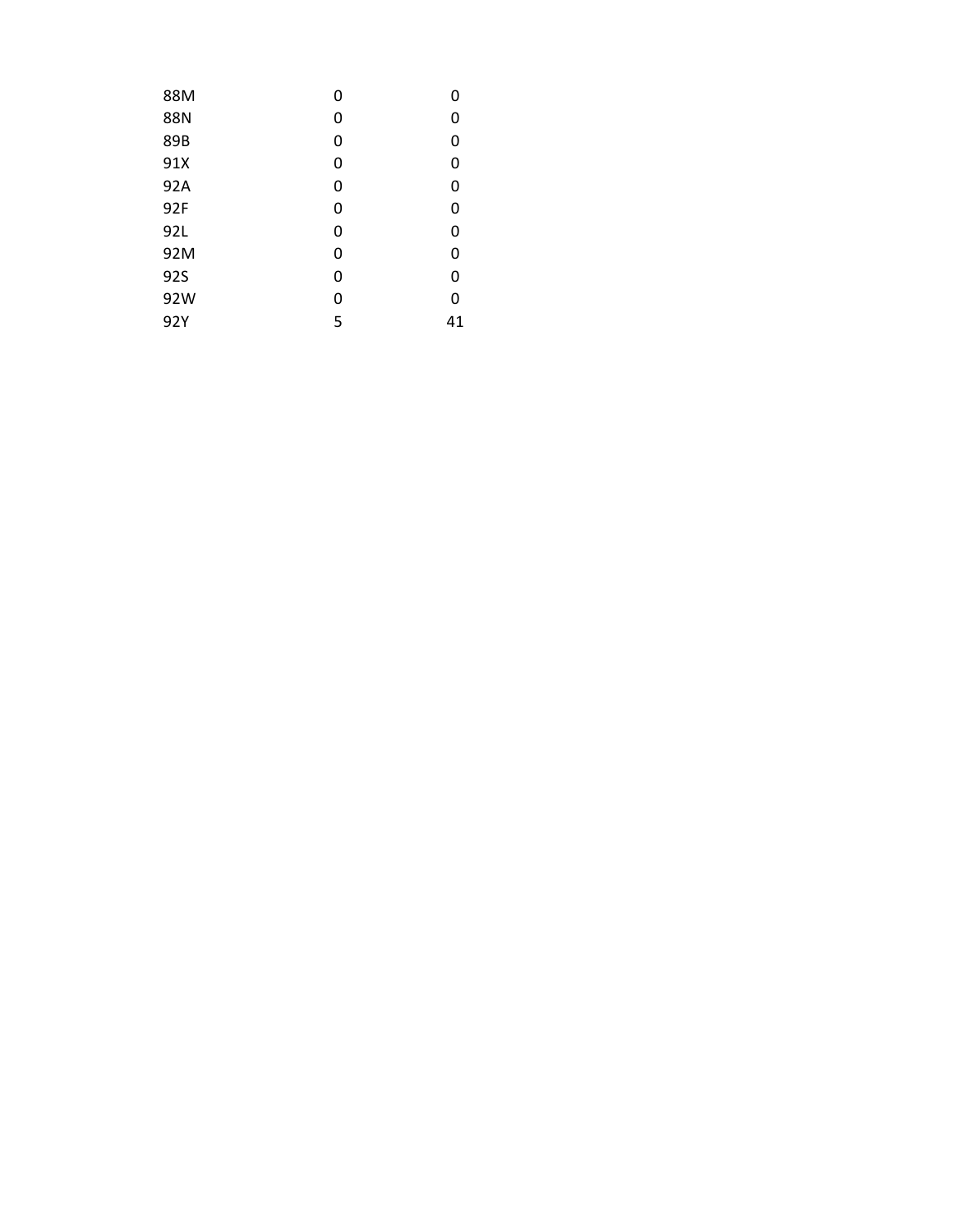| <b>MOS</b> | <b>PROMOTIONS</b> | THRU OML       |
|------------|-------------------|----------------|
|            |                   |                |
| 11Z        | 0                 | 0              |
| 12X        | 0                 | 0              |
| 12Z        | 0                 | 0              |
| 15Z        | $\overline{1}$    | $\mathbf 1$    |
| 17C        | 0                 | 0              |
| 19Z        | 0                 | 0              |
| 25B        | 0                 | 0              |
| 25E        | 0                 | 0              |
| <b>25S</b> | 0                 | 0              |
| 25U        | 0                 | 0              |
| 25W        | 0                 | 0              |
| 27D        | 0                 | 0              |
| 31B        | $\overline{1}$    | $\mathbf{1}$   |
| 31E        | $\overline{1}$    | $\overline{1}$ |
| 35Z        | 5                 | 5              |
| 36B        | $\overline{1}$    | $\overline{1}$ |
| 37F        | 0                 | 0              |
| 38B        | 0                 | 0              |
| 42A        | 0                 | 0              |
| 42R        | 0                 | 0              |
| 46Z        | 0                 | 0              |
| 56M        | $\mathbf 1$       | $\mathbf 1$    |
| 68A        | 0                 | 0              |
| 68C        | 0                 | 0              |
| 68E        | 0                 | 0              |
| 68J        | 0                 | 0              |
| 68W        | $\mathbf{1}$      | $\mathbf 1$    |
| 74D        | 0                 | 0              |
| 79R        | 0                 | 0              |
| 79V        | 8                 | 27             |
| 88Z        | 2                 | 2              |
| 91Z        | $\mathbf{1}$      | $\mathbf 1$    |
| 92A        | 0                 | 0              |
| 92F        | 0                 | 0              |
| 92G        | 0                 | 0              |
| 92M        | 0                 | 0              |
| 92S        | 0                 | 0              |
| 92Y        | 0                 | 0              |

## FY22 SFC EVAL FQ LIST (202111) AGR MSG PROMOTION SEQUENCE REPORT FOR MONTH 202204